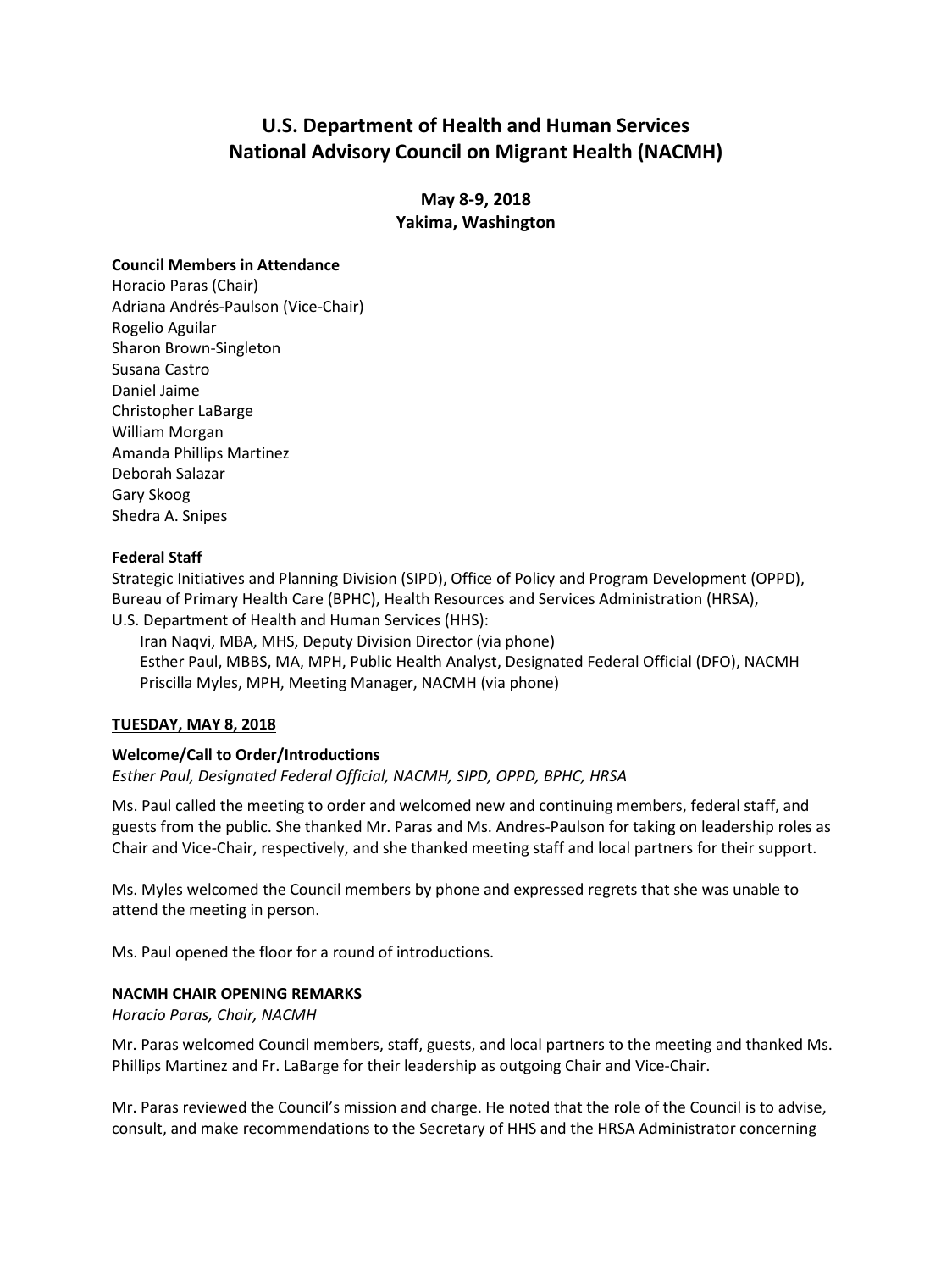assisted under section 330(g) of the Public Health Service Act. The Council's recommendations are based on members' knowledge of the needs and concerns of migratory and seasonal agricultural workers (MSAWs), and presentations made by migrant health researchers, health care providers, and the organization, operation, selection, and funding of migrant health centers (MHCs) and other entities administrators. Council members' understanding of the role and scope of influence of HHS and HRSA.

 Mr. Paras pointed out that the Council meets twice a year. One meeting is held in Washington, D.C., where members receive updates from federal officials regarding migrant and seasonal agricultural worker (MSAW) health issues and review Health Center Program (HCP) activities. The second meeting is held in areas where members have the opportunity to receive testimonies from MSAWs and learn their own health centers and bring the patient's voice to the table. about the issues that impact their health. He noted that Council members are volunteers who represent

 Mr. Paras stated that the Council was interested in learning more about the experience of MSAWs in the state of Washington, which may be different from other parts of the country.

 Mr. Paras pointed out that every year, migrant workers leave their homes and take great risk to achieve a better future for themselves and their families. The men, women, and children who harvest the food we put on our tables suffer from poor housing and are exposed to harmful chemicals and dangerous working conditions. Farmworkers face many health risks and often suffer from lack of access to care and poor health outcomes. They are often unable to speak out against injustices in the field, they suffer from prejudice and harassment, and they lack basic working rights.

Mr. Paras thanked the speakers for donating their time and expertise, the local organizations in Yakima that arranged for farmworkers to provide testimonies and the farmworkers who took time during the busy agricultural season to share their experiences with the Council. He also thanked the federal staff for their support and guidance.

Mr. Paras reminded Council members that they are charged to bring their knowledge of their local community, their experience with migrant health centers (MHCs), and their understanding of the needs of MSAWs.

Mr. Paras closed with a quote from Cesar Chavez: "If you really want to make a friend, go to someone's house and eat with him. The people who give you their food give you their heart."

 Mr. Paras called for a motion to approve the meeting agenda. The motion was made by Fr. LaBarge, seconded by Ms. Castro and Mr. Morgan, and carried by unanimous voice vote.

 made by Ms. Castro, seconded by Fr. LaBarge, and carried by unanimous voice vote. Mr. Paras called for a motion to approve the minutes of the November 2017 meeting. The motion was

#### **FEDERAL UPDATE**

*Iran Naqvi, Deputy Director, SIPD, OPPD, BPHC, HRSA* 

 Ms. Naqvi welcomed Council members to the meeting and provided an update on BPHC and the Health Center Program (HCP), HRSA's budget and funding for fiscal year 2018 (FY2018) and FY2019, and BPHC strategic priorities.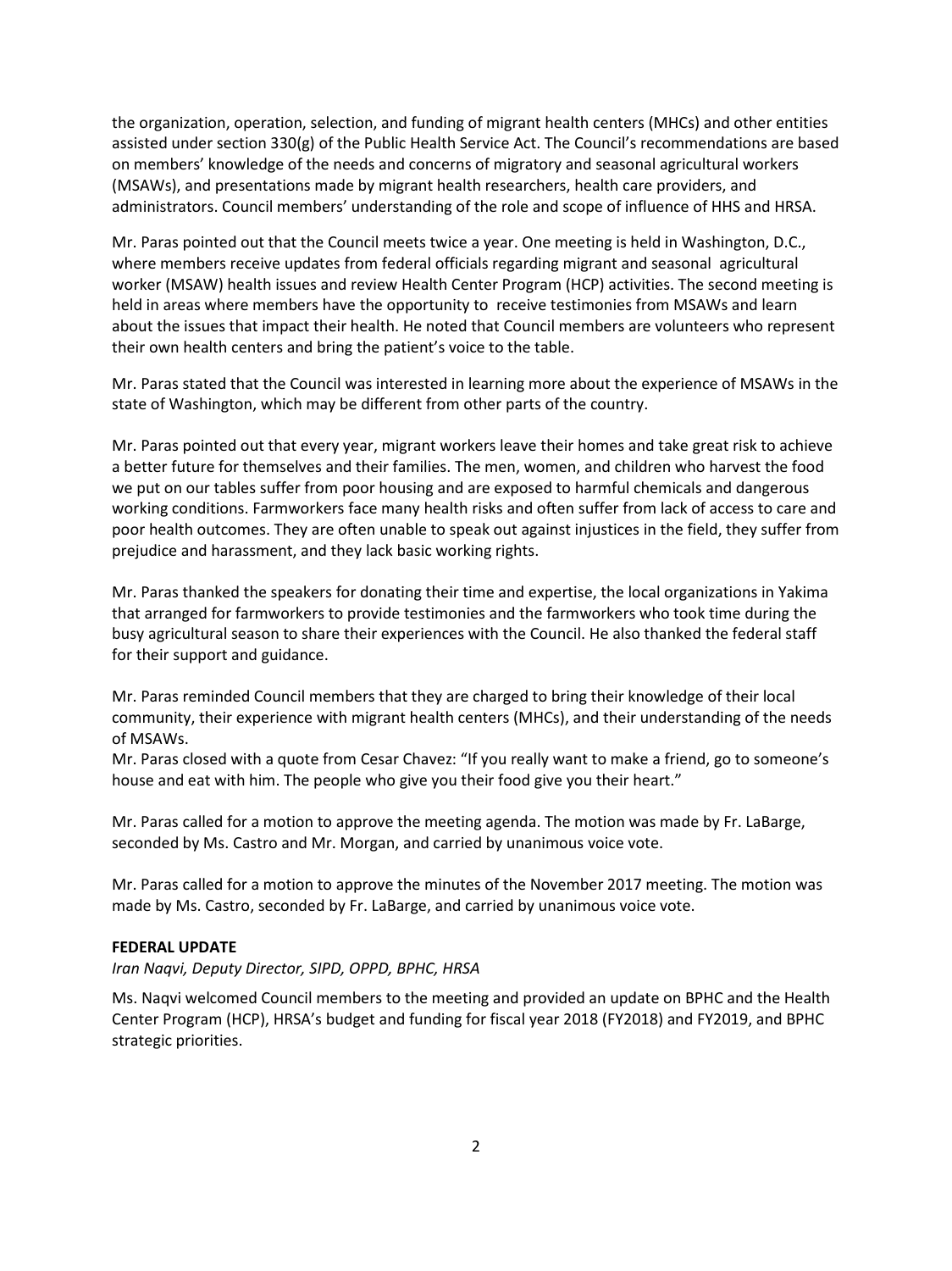# Overview of HRSA and BPHC

- • HRSA is an agency within HHS charged with increasing access to health care for those who are medically underserved. Its mission is to improve health through access to quality services, a skilled health workforce, and innovative programs. It supports more than 90 programs that provide health care to people who are geographically isolated or economically or medically challenged.
- • HRSA does this through grants and cooperative agreements to more than 3,000 awardees, including community and faith-based organizations, colleges and universities, hospitals, state, local, and tribal governments, and private entities
- Every year, HRSA programs serve tens of millions of people, including people living with HIV/AIDS, pregnant women, mothers and their families, and those otherwise unable to access quality health care
- • BPHC is a bureau within HRSA. Its mission is to improve the health of the nation's underserved communities and vulnerable populations by assuring access to comprehensive, culturally competent, quality primary healthcare services.

# FY 2018 Budget and Funding

- The Consolidated Appropriations Act passed on March 23, 2018 allocated \$5.5 billion to BPHC.
- Total HRSA funding for FY 2018 is \$11.49 billion. The funding includes an additional \$135 million to improve quality of care and expand services for mental health and substance use disorder (SUD) services and \$20 million for guaranteed loans for construction, renovation, and modernization of health center facilities.
- The Bipartisan Budget Act signed on February 9, 2018 provided a two-year mandatory funding extension for the health center program, including \$3.8 billion in FY 2018, \$4.0 billion in FY 2019; \$60 million for disaster relief and recovery; and \$25 million for *All of Us* research under the Precision Medicine Initiative.

# Fundamentals of the Health Center Program

 Nearly 1,400 health centers operate more than 11,000 service delivery sites for nearly 26 million that: patients. They provide patient-centered, comprehensive, integrated care by offering a range of services,

- Deliver high quality, culturally competent, comprehensive primary care and supportive services, regardless of patients' ability to pay
- Operate under the direction of a patient-majority governing board comprised of autonomous community-based organizations
- Provide services regardless of patients' ability to pay on a sliding fee scale
- Respond to the unique and individual needs of the community
- Meet requirements regarding administrative, clinical, and financial operations.

In 2016, there were 58 look-alikes.

# BPHC Strategic Goals and Objectives

- • The strategic priorities set by the HHS Secretary are directed at improving access to mental health and substance abuse services, and opioid use disorder treatment and recovery, and addressing childhood obesity.
- BPHC's strategic goals serve the mission of the health center program.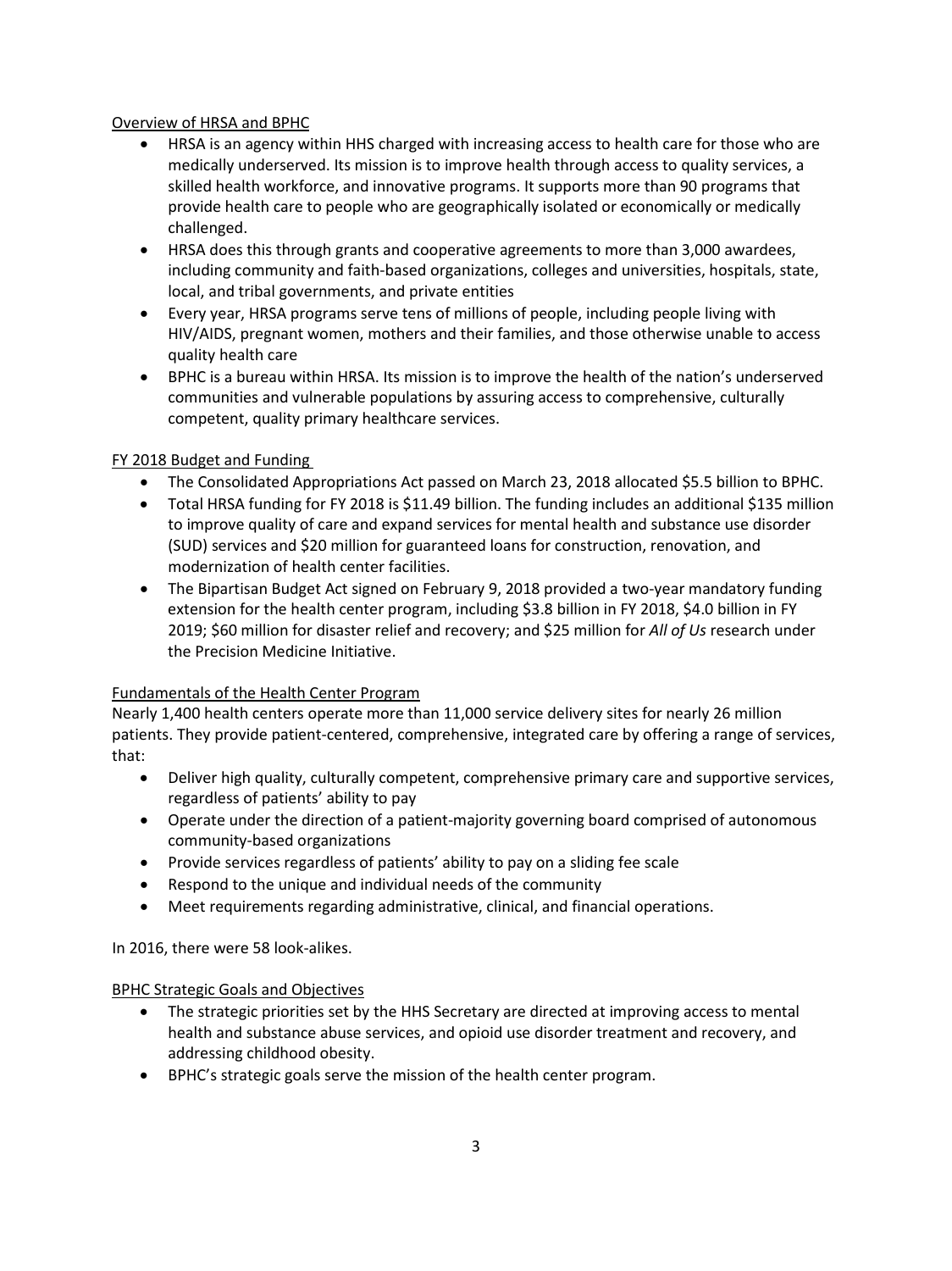- Strategic Goal 1: Increase access to primary health care
	- o Mental health services:
		- In 2016, health centers reported more than 8.5 million mental health visits, a 37 percent increase from 2014.
		- From 2014 to 2016, health center depression screening and follow-up increased by 21 percent.
	- o Substance abuse and opioid treatment and recovery services:
		- Health centers saw 142,000 substance abuse patients in 2016, a 41 percent increase from 2014.
		- **About 1,700 certified health center physicians with a Drug Addiction Treatment** Act waiver provided medication-assisted treatment to more than 39,000 health center patients.
		- support 1,178 health centers to expand and integrate their mental health and BPHC was appropriated more than \$200 million for the Access Increases in Mental Health and Substance Abuse Services (AIMS) funding. The funding will substance abuse services.
		- HHS has a five-point strategy to fight the opioid epidemic:
			- Improving access to treatment and recovery services
			- Targeting use of overdose-reversing drugs
			- Strengthening our understanding of the epidemic through better public health surveillance
			- Providing support for cutting-edge research on pain and addiction
			- Advancing better practices for pain management.
	- o Childhood obesity:
		- The prevalence of childhood obesity among health center patients (40 percent) is more than double the national average (17 percent).
		- In 2016, about 63 percent of health center patients 17 years old and younger received weight assessments and counseling for nutrition and physical activity preventive services—a six percent increase from 2014.
- Strategic Goal 3: Optimize BPHC Operations
	- o Components of the strategy are compliance with program requirements, effective implementation of program requirements, and clinical and operational excellence.
		- BPHC Project Officers provide oversight to ensure that grantees comply with all program requirements.
		- **Primary Care Associations are state or regional nonprofit organizations.** 
			- Provide training and technical assistance (T/TA) to improve programmatic, clinical, and financial performance and operations.
			- They provide leadership and administration; operational, administrative, and quality improvement support and; information regarding resources available under Public Health Service Act (PHS) Section 330.
		- National Cooperative Agreements provide free training and technical assistance (T/TA) to support existing and potential health center grantees and look-alikes. They manage learning collaboratives, state/regional/national trainings, webinars, newsletters, toolkits, and fact sheets.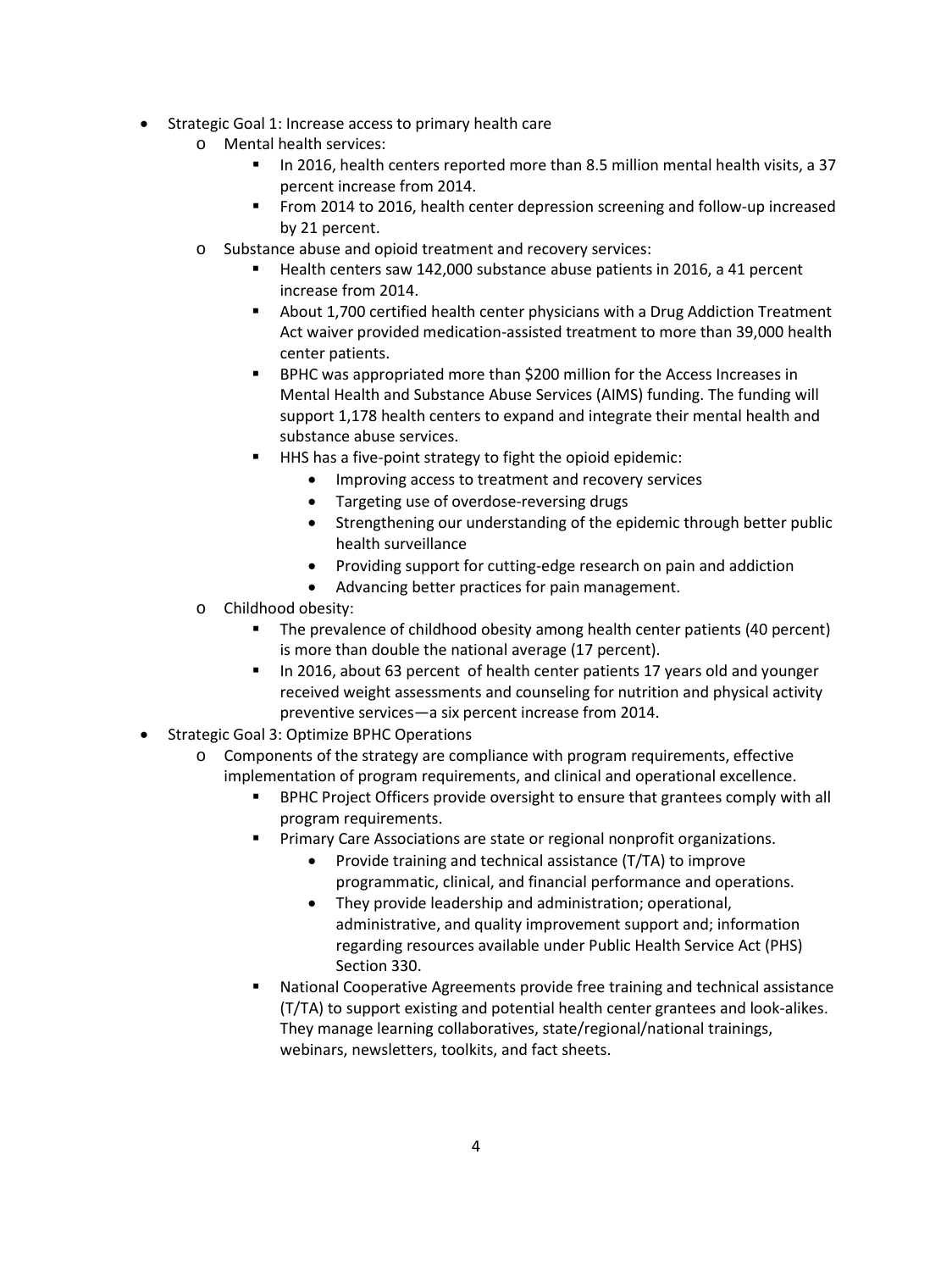#### Program Funding, FY 2000-2017

- The health center program has grown five-fold from FY 2000 to FY 2017 (approximately \$1 to \$5 billion).
- • Discretionary funding has been relatively level since FY 2011 (approximately \$1.58 billion in FY billion to \$3.51 billion over the same periods. 2011 to \$1.49 billion in FY 2017), while mandatory funding increased from approximately \$1

#### FY 2019 Budget and Funding

- • The president's budget request includes \$5.1 billion for the health center program, which will ensure that current health centers can continue to provide essential healthcare services to their patient populations.
- • The budget request includes an additional \$400 million for health centers to combat opioid abuse, including \$200 million to provide quality improvement incentive payments to health centers that implement evidence-based models to address behavioral health, including opioid addiction.

 Resources to support the health center program include the BPHC website Primary Care Association (PCA) in each state. [\(https://www.bphc.hrsa.gov/\), BP](https://www.bphc.hrsa.gov/)HC Primary Healthcare Digest (weekly e-newsletter), a BPHC Helpline, the BPHC project officers, TA provided through the National Cooperative Agreements (NCAs), and a

Ms. Naqvi asked the Council to let her know what kind of information from HRSA would be helpful for future meetings.

- Mr. Paras commended HHS for its focus on substance abuse and opioid treatment.
- Ms. Phillips Martinez asked if BPHC had data on MSAWs who accessed substance abuse services.
	- $\circ$  Ms. Naqvi said 2017 data were not available yet, but she would have them for the November meeting.
- opioid epidemic have affected MSAWs. She noted that alcohol abuse is more prevalent than • Ms. Andres-Paulson said it would be helpful to have data on how HHS priorities such as the opioid use among MSAWs.
	- Associations State of the State Calls on activities focusing on substance abuse and topic, she will provide it to NACMH in the future. o Ms. Naqvi noted that Ms. Paul synthesizes information from various Primary Care opioid addiction. If she encounters content specific to the MSAW population on this
	- o Ms. Paul said she would check to see if specific data regarding opioid use in the MSAW population was available.
	- o Ms. Salazar commented that in Colorado, opioid abuse has had a greater impact on the families of MSAWs than on farmworkers themselves.
	- o Joseph Gallegos noted that most health centers that receive MHC funding also receive regular health center funding. The Uniform Data System (UDS) provides aggregated data. Many MSAWs come in for lower back pain due to the type of work that they do and could be at risk for addiction if they are prescribed opioids. A profile of MHC patients could help create awareness among clinicians and avoid potential addiction.
- • Fr. LaBarge noted that MHCs also serve families of MSAWs. He stated that retired workers and children might be at greater risk of opioid addiction.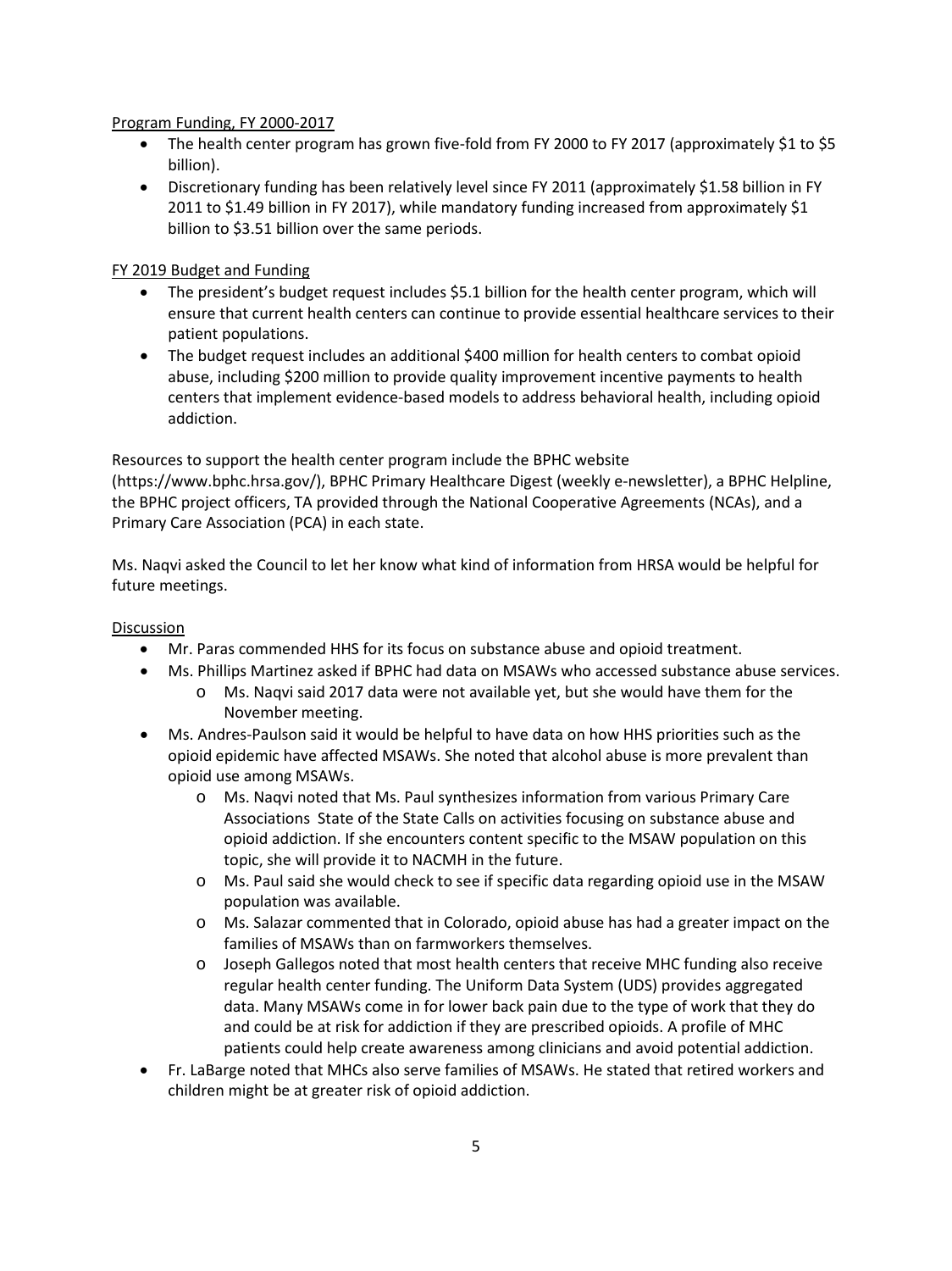• Dr. Snipes asked if the Council's recommendations could be implemented if they addressed areas outside of the Secretary's priorities.

# **National Association of Community Health Centers (NACHC) Update**

*Joseph Gallegos, MBA, Senior Vice President for Western Operations, NACHC* 

 Mr. Gallegos provided updates on federal policies that impact health centers and the status of NACHC's Ag Worker Access 2020 campaign. He noted that he shared his slides with NACHC's Agricultural Worker Health Committee and suggested that the Council consider holding future meetings in conjunction with NACHC's annual conference.

# Health Center Funding

- The funding cliff has been fixed, thanks to extensive bi-partisan support. The Bipartisan Budget Act passed in February 2018 extended the mandatory health center funding for two years. It also extended funding for the National Health Service Corps (NHSC), the Teaching Health Centers Graduate Medical Education (THCGME), the Children's Health Insurance Program (CHIP), and other programs.
- The funding extension included technical changes and a statutory cleanup of Section 330. NACHC and HRSA provided significant input regarding the changes, and NACHC has no concerns about the final version.
- HRSA will determine how to distribute the additional \$600 million.

# Next Issues for Congress

- Deferred Action for Childhood Arrivals (DACA) expiration/immigration reform
- FY19 appropriations
- Opioid epidemic response.

# President's FY19 Budget

- Provides continued support for CHCs, NHSC, and THCGME
- Includes \$10 billion to combat the opioid epidemic, including \$400 million for health centers
- Cuts the overall HHS budget by 21 percent, including large cuts to HRSA
- Includes the Graham-Cassidy Affordable Care Act repeal and replace legislation.

# NACHC's 2018 Legislative Agenda

- Federal grant funding: FY 19 appropriations, long-term stability for the funding cliff
- • Medicaid: State-federal connection; protections for the program at large and the Prospective Payment System for federally qualified health centers (FQHCs)
- Behavioral health/SUD treatment/opioid crisis: Increased funding for health centers, adding billable providers
- 340B drug pricing program: Maintaining health center access
- Telehealth: Reimbursing CHCs as distant and originating sites
- Workforce issues are included throughout the agenda
- Policy resources are available at http://www.nachc.org/policy-matters/.

# Ag Worker Access 2020 Campaign 2.0

- The goal of the campaign is for MHCs to serve two million MSAW patients by 2020.
- MSAW patients served at MHCs increased from 804,000 in 2010 to 957,000 in 2016. In addition, about 88,036 MSAWs are served at CHCs each year.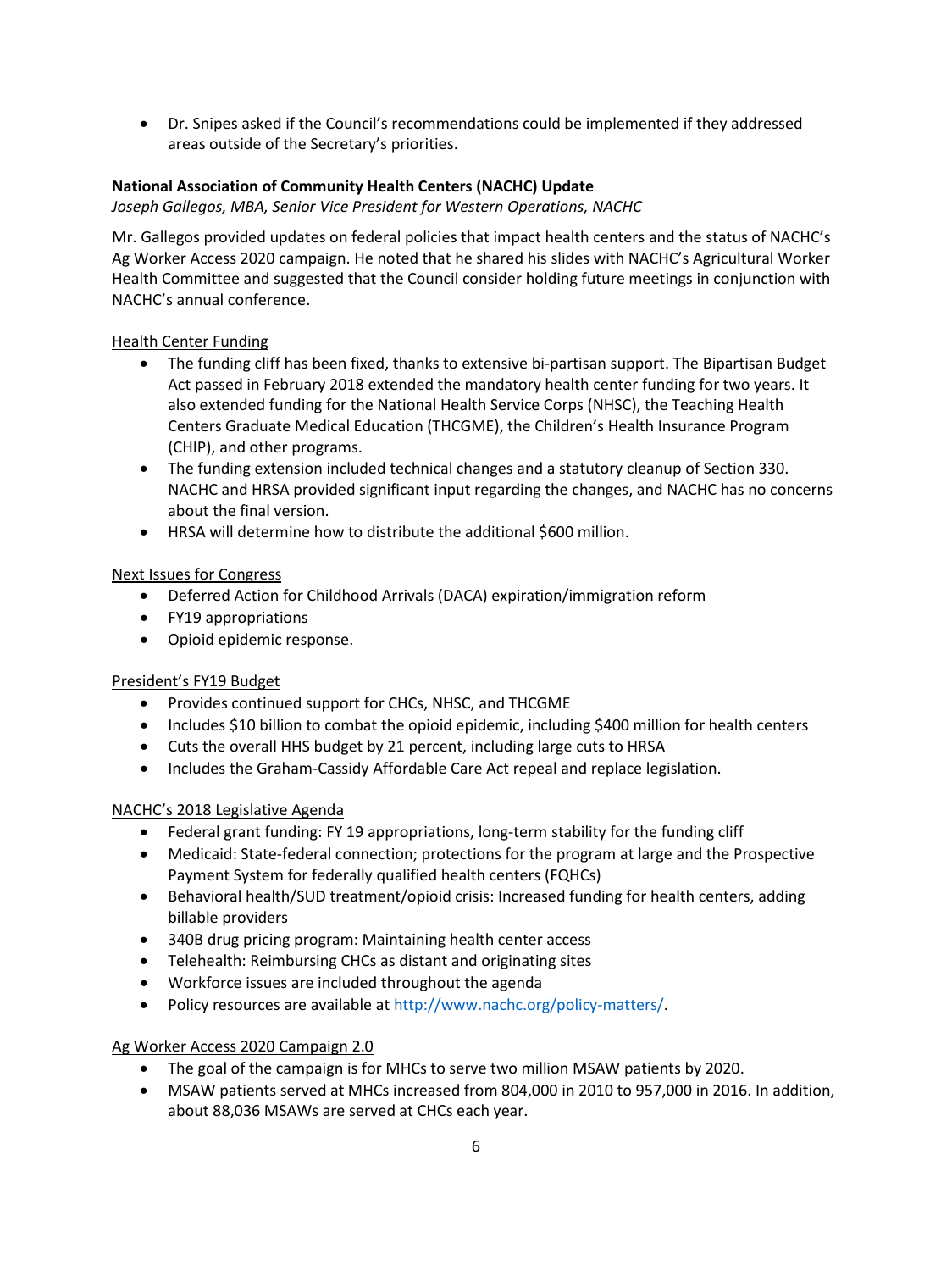- Campaign 2.0 strategies include:
	- o Broaden the campaign beyond the health center network to local community-based organizations
	- o Develop MOUs to promote partnerships and collaborations (e.g., Migrant and Seasonal Head Start [MSHS], migrant education, farmworker housing units, churches and synagogues, and farmers/growers)
	- o Broaden and diversify the role and composition of the campaign task force
	- o Continue to train patient registration staff on migrant health definitions
	- o Work with BPHC on administrative policy and service delivery models and tools (e.g., to-face encounters, and rural telehealth). voucher programs, mobile teams/vans, co-location with farmworker housing units, face-
- • The 2017 Midwest Migrant Stream Forum identified a wide range of innovations to increase access, such as board resolutions to make increased access for MSAWs a priority, incentives for staff, and diabetes self-management classes.
- The task force had four recommendations for HRSA:
	- o Clarify the level of flexibility for MHCs to institute an expedited Scope of Project review and approval process for health centers and voucher programs that want to mobilize health teams and co-locate with area partners to increase access.
	- $\circ$  Bring telehealth into the 21<sup>st</sup> century by revising the definition of a "user" and an "encounter" to allow health centers to count a telehealth visit via video as a face-to-face medical encounter
	- o Work with the Centers for Medicare and Medicaid Services (CMS) to legitimize telehealth as a billable and reimbursable service under Medicare and Medicaid, which will encourage other payers to do the same
	- o Incentivize and orient CHCs to more deliberately identify, serve, properly register, and record in the UDS all special populations served, even if the CHC is not funded to serve a specific special population.
- Information and resources are available a[t http://www.ncfh.org/ag-worker-access-2020.html.](http://www.ncfh.org/ag-worker-access-2020.html)

Mr. Gallegos closed with a quote from an MHC consumer board member: "We all need a lawyer at least once in our lifetime. We all need a doctor at least three times per year. We all need an agricultural worker at least three times per day."

- Mr. Aguilar asked when telehealth might become a covered service.
	- o Mr. Gallegos replied that telehealth should be a common tool to deliver care, especially years, but issues such as provision of services across state lines and differences in state to be improved in rural areas. NACHC is working with Congress, HRSA, and CMS to in rural areas, but a great deal of legislative work is needed to make telehealth a reimbursable service under Medicaid and Medicare. Telehealth has been used for many licensing requirements have not been addressed, and broadband infrastructure needs address administrative and regulatory issues. Recommendations from the Council would be helpful.
- • Mr. Morgan asked if there were any efforts at the state level to facilitate telehealth across state lines.
	- o Mr. Gallegos stated that NACHC is asking CMS to look at those barriers. Medicaid is more challenging, because it includes both federal and state funding. However, reciprocity of Medicaid funding already exists between some states.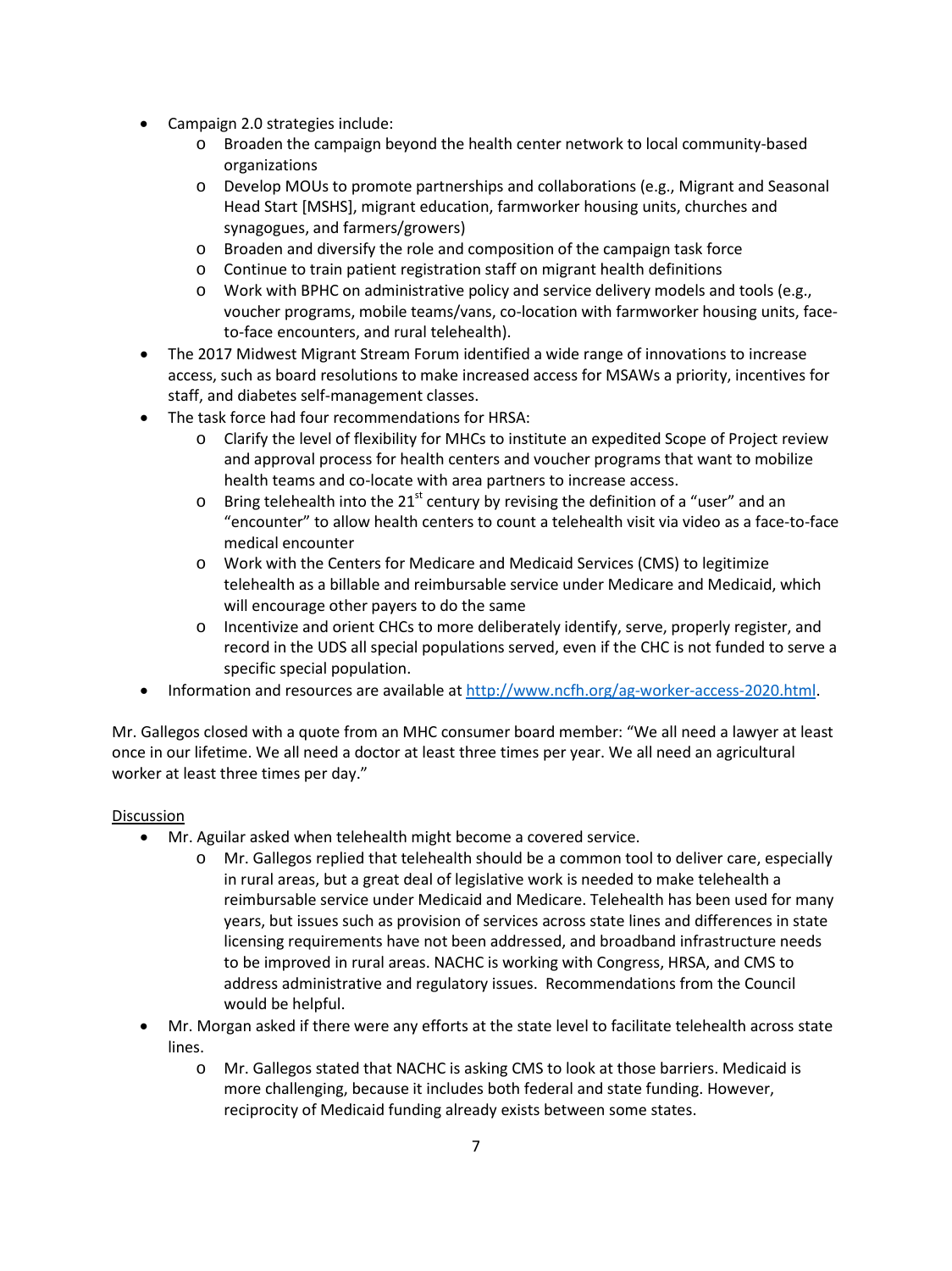- Mr. Paras asked if Mr. Gallegos knew of any best practices of health centers that are addressing the opioid issue.
	- pharmacists, and social workers), and the need for a champion within the health center. o Mr. Gallegos replied that NACHC is working with health centers to identify and document best practices. Issues include the need for clinicians to be trained on addiction, the importance of a multi-disciplinary, team-based approach (e.g., clinicians, A state registry of clinicians who are licensed to prescribe narcotics is also important.
- • Mr. Morgan expressed concern that the focus on opioids masks a larger problem, which is the increasing use of heroin.
	- o Mr. Gallegos agreed that the issue is complex. He noted that many patients are using marijuana for pain management instead of opioids in states where it has been legalized.
- • Ms. Andres-Paulson stated that different definitions of MSAW create a barrier for collaboration across agencies and make it difficult to access services.
	- MSHS, which is also under HHS, is looking at making their definition consistent with the o Mr. Gallegos stated that the MHP definition includes "farm work in all of its branches." MHP. The Department of Labor has a different definition of agriculture.
- Mr. Jaime cited the case of a MSHS family in Florida that does not have Medicaid. He asked if health centers that receive migrant health funding can provide services under a sliding fee scale for patients who do not have Medicaid coverage. •
	- Mr. Gallegos replied that 90 percent of children in MSHS have coverage through o Medicaid or CHIP. Health centers can apply a sliding fee scale to serve patients who do not have that coverage. MSHS grantees often pay health centers for children who do not have coverage.
	- Ms. Salazar noted that MHC grantees cannot discriminate against any group of patients. Payment policies must be consistent. o
	- Mr. Gallegos stated that health center boards set the co-pay level. There needs to be a o balance to ensure that cost is not a barrier to access.

# **Northwest Regional Primary Care Association (NWRPCA) Update**

*Seth Doyle, Manager, Community Health Improvement Program, NWRPCA* 

Mr. Doyle provided an overview of the NWRPCA, discussed the importance of the social context of disease, and outlined potential avenues to address issues identified by NWRPCA members.

#### NWRPCA Overview

- NWRPCA strengthens CHCs and MHCs in the Northwest by leveraging regional power and resources on their behalf. Members include 100 health centers in Idaho, Oregon, Washington, • and Alaska, including 26 migrant health grantees. They serve more than 1.7 million patients, including 139,229 MSAWs.
- Agriculture in the Northwest is a multi-billion-dollar industry. The region is a leading producer of apples, cherries, potatoes, onions, wheat, hops, and Christmas trees.
- NCFH estimates that the region has approximately 896,000 MSAWs, more than half of whom are in Washington.
- The service penetration rate is about 15 percent, which is consistent with the national average. NWRPCA conducted a training on accurate identification of MSAWs for all migrant health grantees in the region as part of the Ag Worker Access 2020 Campaign.

# Social Determinants of Disease

• Public health has shifted in recent years to acknowledge the social context of disease.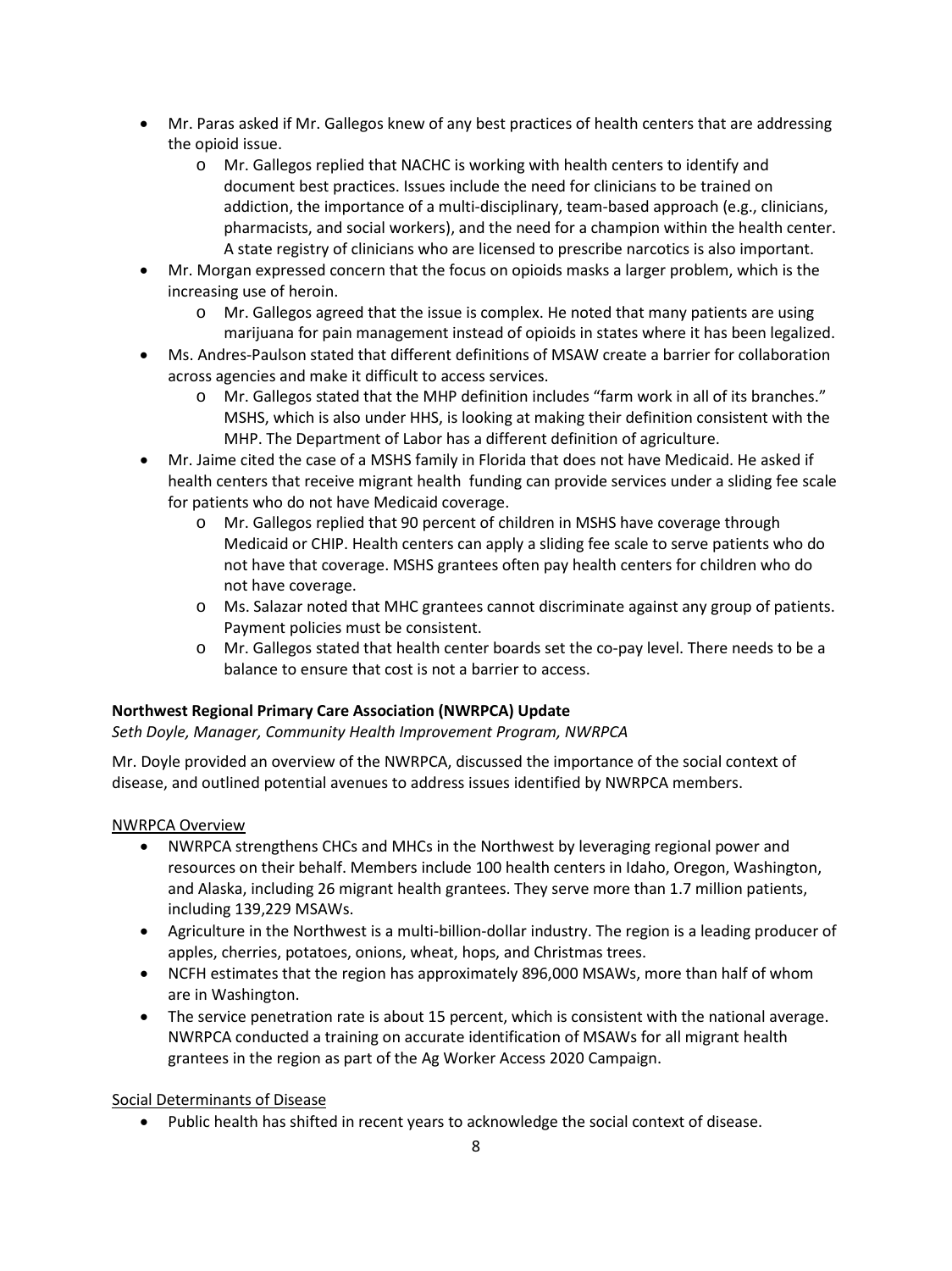- • The former director of the Centers for Disease Control and Prevention (CDC), Tom Frieden, developed a Health Impact Pyramid as a framework for public health action [\(https://binged.it/2rMODzs\)](https://binged.it/2rMODzs). The pyramid shows that while socioeconomic factors (e.g., poverty, education, housing, inequality) have the greatest impact on health, most resources are allocated to the top (e.g., clinical interventions, counseling and education).
- • Social determinants of health (SDOH) that affect farmworker populations include poverty/low language; access to health care; and immigration policy/discrimination. wages; work conditions/exploitation; living conditions; food security; education/literacy;
- NWRPCA is looking at how to help health centers address the situations that affect the patients they serve. Key areas of training and TA include outreach, cultural competence, customer service, health literacy, and clinical issues.

# Potential Opportunities for Improvement

- Provide funding opportunities for expansion of outreach programs, along with training opportunities (and budget allocation) for outreach program staff, including community health workers (CHWs) and *promotoras/es de salud*.
- Increase resources to help health centers accurately identify and register MSAW patients, to include understanding and correctly interpreting definitions in statute.
- Expand resources for improved data collection, including farmworker enumeration studies and surveillance of farmworker health issues and access to health care.

- Mr. Morgan stressed the importance of health literacy. Health centers need to know how to educate patients who may not know the proper terms for parts of their body, and how to prepare documents so they are more accessible.
	- o Mr. Doyle agreed, and he noted that one MHC put pictures of activities on their intake form to help identify MSAW patients. Innovative approaches like that are needed to develop accessible materials.
- Ms. Andres-Paulson asked how training on SDOH could be expanded for providers.
	- o Mr. Doyle replied that opportunities to raise awareness of SDOH among the existing workforce are increasing for all types of providers. It is critical to find ways to better prepare the future workforce. The "Beyond Flexner Alliance" is a movement to modernize standards for graduate medical education and integrate training on SDOH.
- Dr. Snipes noted that current research suggests that social determinants are responsible for 40 to 50 percent of health outcomes. She expressed concern that some states do not even have outdated data on the number of MSAWs. The last HHS survey was conducted many years ago.
- Ms. Paul asked Mr. Doyle which agencies should be responsible for conducting enumeration studies.
	- o Mr. Doyle replied that BPHC would be in the best position to conduct effective numeration studies, because it is the only agency that is currently required to collect and report data on MSAW patients. He noted that NCHF has an established methodology that was developed by Alice Larson.
	- o Ms. Paul noted that the UDS only captures MSAWs who are already in the system. There is a need to find ways to identify those who are outside the system. She pointed out that HRSA provides some funds towards the National Agricultural Worker Survey (NAWS).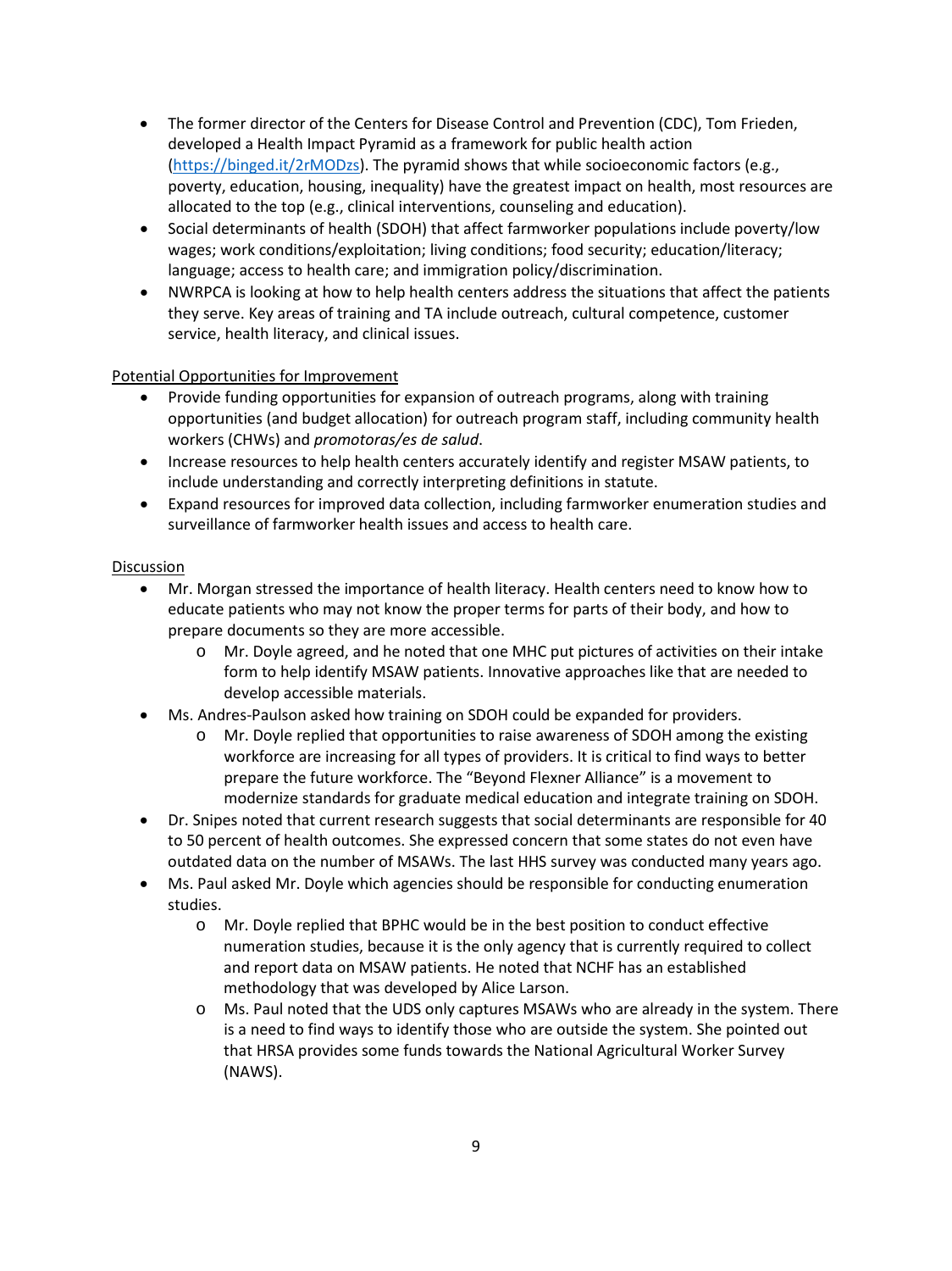- workers they employ. Based on the information they provided, only 10 percent of the o Mr. Jaime said he had spoken to growers in his area to determine how many H-2A visa workers are seen at the local health center.
- o Mr. Doyle noted that Washington State is now one of the largest H-2A worker states in the country. That population has increased dramatically in recent years.
- Mr. Skoog asked if financial factors or other systemic issues make employers reluctant to state how many MSAWs they employ and make MSAWs reluctant to identify themselves.
	- o Ms. Andres-Paulson said there are many factors, including fear of identification and different forms of employment, including contract labor.
	- o Mr. Doyle noted that health centers also collect data on family members. One of the issues is the definition of who counts as a family member.
	- o Dr. Snipes noted that the USDA census of agriculture does not collect any data on employees, and the NAWS does not have questions about H-2A workers. The missing layers of data make it impossible to obtain an accurate estimate of the MSAW population.
- Ms. Phillips-Martinez asked if tools such as the NACHC Protocol for Responding to and Assessing Patients' Assets, Risks, and Experiences (PRAPARE) could motivate health centers to collect data on SDOH.
	- o Ms. Andres-Paulson noted that outreach workers and social workers at her health center use informal methods to collect information on social factors.
	- o Ms. Brown-Singleton reported that health centers in North Carolina are piloting the PRAPARE tool, and CHWs are helping to move the model forward. She noted that CHWs and outreach workers have always collected information on SDOH. It is important to integrate them within the clinical setting.
	- o Mr. Doyle stated that PRAPARE is a promising approach. The Prevention Institute's community-centered health home model is another way in which health centers could engage with communities to address SDOH.

# **Council Reflections**

Mr. Paras opened the floor for Council members to share their experiences or reflections on the morning session.

- Dr. Snipes told the Council that she graduated from the University of Washington and lived in Central Washington for two years while she collected data for her dissertation. During that time, she also worked on farms alongside MSAWs. She expressed her gratitude for the privilege of serving on the Council and her appreciation for the experience of other Council members.
- Mr. Morgan commented that most Council members have worked on farms at some time. He suggested that it would be helpful for policymakers to have hands-on experience in the fields.
- Ms. Salazar noted that she lived in Mexico for 19 years, where her work with a group of women led her to see herself as a bridge between two cultures. She got involved in migrant health when she returned to the U.S. 10 years ago. She sees her work on the Council as a way of continuing to be a bridge and to support the people who put food on our tables.

# **Testimonies**

 The Council heard testimonies from 14 MSAWs and promotores from Yakima, Quincy, and Wenatchee regarding access to and quality of health care, health concerns, mental health issues, chronic disease, demographics, and changing work.<br>10 diet and nutrition sexually transmitted diseases, occupational hazards and injuries, changing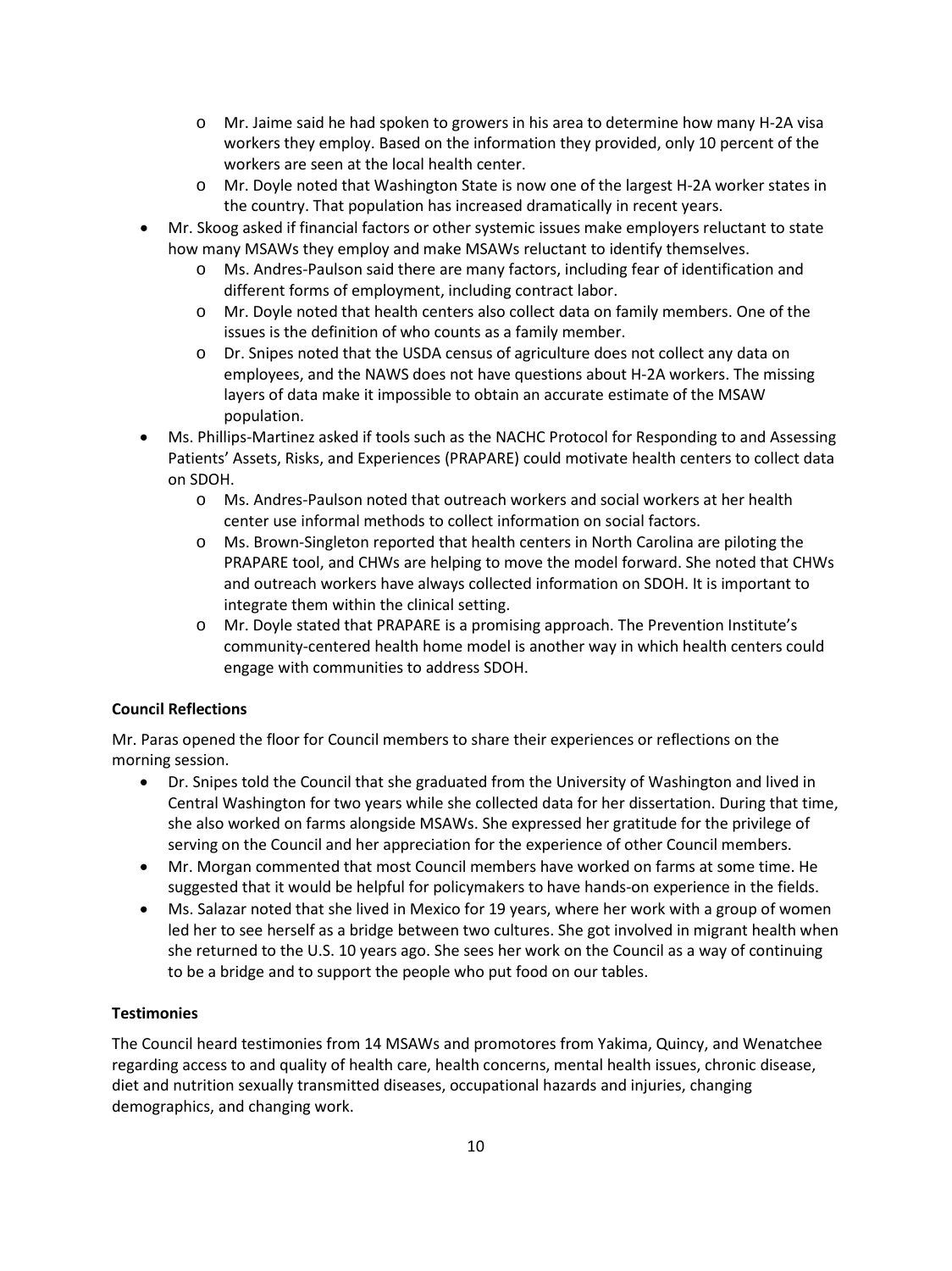#### **Discussion of Possible Recommendations**

 Council members identified issues that emerged from the testimonies that could inform their recommendations:

- Lack of bilingual, bicultural providers
- Importance of enabling services
- Health centers do not assess the need for additional supports or screen for mental health issues
- Lack of educational materials in Spanish
- Doctors do not provide follow up documentation regarding occupational injuries
- Safety issues in the field lead to chronic disease or injury
- Lack of trust between providers and patients
- Pesticide exposure
- Lack of resources.

## **WEDNESDAY, MAY 9, 2018**

# **Recap of Previous Day**

*Adriana Andres-Paulson, Vice-Chair, NACMH* 

Mr. Paras called the meeting to order.

Ms. Andres-Paulson summarized the key issues from the presentations and testimonies of the previous day. She highlighted four main topics that emerged from the testimonies:

- Need for bilingual/bicultural services
- Need for enabling services
- TA for health centers/clinics
- Expanded hours of service to promote access.

Ms. Andres-Paulson also noted there was a consensus among Council members regarding the need for accurate enumeration of agricultural workers.

# **Migrant and Seasonal Agricultural Worker Regional Health Issues/Trends**

 *Mary Jo Ybarra-Vega, MS, LMHC,* 

Ms. Ybarra-Vega noted that her parents and husband were farmworkers and she had worked in the fields herself. She then provided an overview of Washington state crops, nutrition and chronic disease, sexual health, the MSAW workforce, occupational hazards for MSAWs, and issues and recommendations for advocacy.

Washington State Crops

- Key crops in Washington include apples, pears, wheat, raspberries, potatoes, hops, hay, mint oil, cherries, peas, nursery, carrots, grapes, and, more recently, marijuana.
- In addition to being an agricultural community, Quincy, WA is home to six data centers due to the availability of hydropower and fiber optics.

# Nutrition and Chronic Disease in Grant County

• Many people in Grant County, including MSAWs, are unaware of proper nutrition and eating a healthy diet. Eighty percent of adults and 77 percent of adolescents do not get enough fruits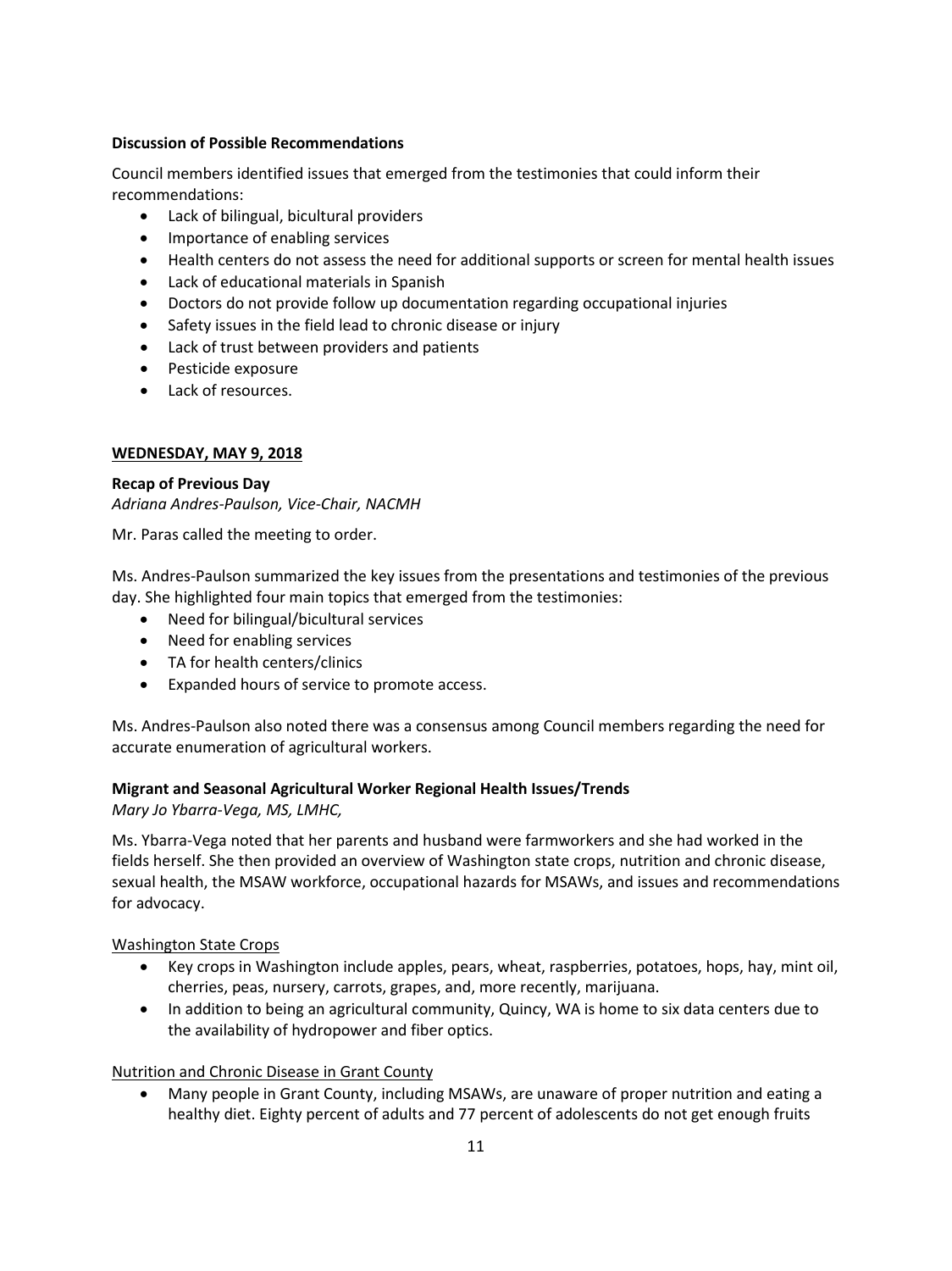and vegetables. Thirteen percent run out of food, skip meals, eat less, eat poorly, or go hungry because they cannot afford food.

- • Most children of MSAWs receive free or reduced lunch at school. Income-eligible individuals are not applying for food aid due to the anti-immigrant climate.
- Twenty-eight percent of adults in Grant County have high blood pressure, 40 percent have elevated cholesterol, and one-third are obese.

## Latinos and Chronic Disease

- • Twenty percent of Latinos in Washington State have less health insurance than the general population. Many H-2A workers do not know they are eligible for coverage.
- personal physician, and 14 percent forgo medical care due to cost. • Sixteen percent of Latinos in Washington experience food insecurity, one-quarter have no
- • Forty-four percent of those who die before the age of 65 in Washington State and two-thirds of those who die before age 50 are Latino. Latinos in Washington are less likely to receive breast cancer screening, get a flu shot, see the dentist, or have an annual medical check-up, and they are twice as likely to die from liver disease.

## Chronic Disease in Grant County

- • Heart disease is the leading cause of premature death in Grant County. Cancer is the leading cause of death in Quincy.
- One-third of adults in Grant County are obese, and one-third of  $10^{th}$  graders are overweight.
- One in 11 individuals have asthma.
- Diabetes is the sixth leading cause of death in the county.
- • The only deaths that are recorded as an occupational health issue are those that occur at the inappropriate occupational health and safety conditions. workplace. Deaths from chronic disease, long-term occupational exposure to chemicals, or injuries resulting from repetitive-motion farm labor are not recorded as resulting from

# Recommendations to Address Chronic Disease in MSAWs

- • Include Chronic Disease Self-Management Education (CDSME) as part of the treatment plan at health centers
- Develop CDSME to address mental health issues
- Have promotoras deliver CDSME programs for MSAWs
- Provide funding for CDSME programs and allow C/MHCs to bill for them.

# Sexual health and MSAWs

- • MSAWs cannot or will not take time from work for care. Factors include lack of knowledge about where to get services, concerns about the cost, limited transportation, and lack of providers who speak Spanish.
- months at a time. Drugs and alcohol are factors. • MSAWs are targeted by the sex trade. Ninety percent of MSAWs are men who are here for nine

# Recommendations to Address Chronic Disease in MSAWs

- Create a sexual health flipchart for outreach and C/MHC staff
- Create apps to inform H-2A workers about social and health services across the U.S.
- Create a call-in number for workers with health questions (especially H-2A workers)
- Create region-wide sexual health and prevention coalitions for MSAWs
- Include promotora programs in primary care teams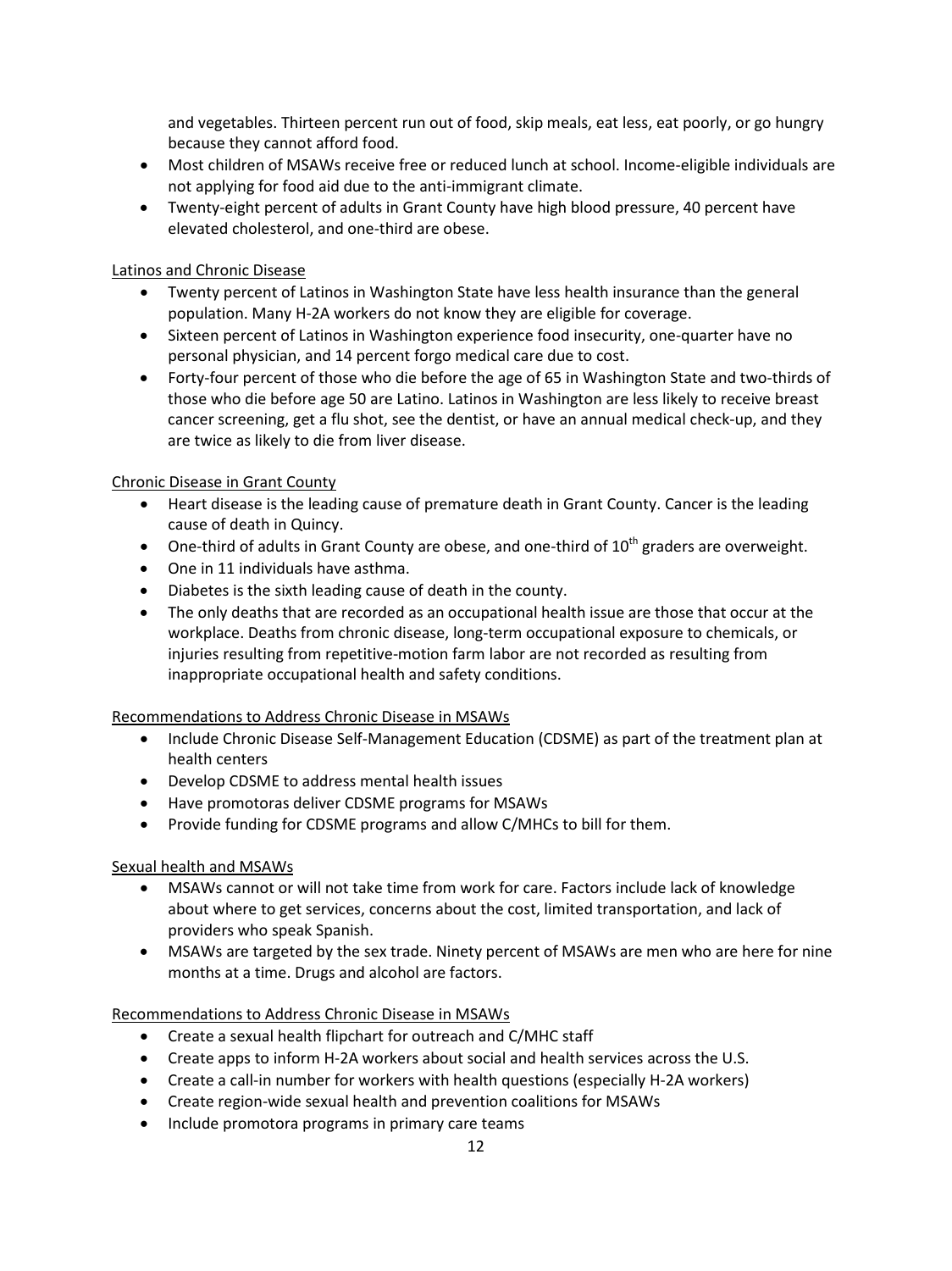- Provide funding to develop promotora programs and enhance existing programs
- Promote binational work with visa processors to promote "come healthy/leave healthy" concepts for H-2A workers.

# Future MSAW Workforce

- Marijuana is the new crop for MSAWs in Washington now that it is legal in the state.
- The North Carolina Growers Association, Inc. and the Washington Farm Labor Association were the largest employers of H-2A workers in the country
- Most H-2A workers live in the North Central corridor of the state and work in the fruit tree industry.
- Local MSAWs are losing housing to H-2A workers.

# Occupational Hazards for MSAWs in Washington

 poor nutrition, mental health issues, and long-term effects of pesticides and injuries. • The most common occupational hazards are falls, cancer, repetitive-strain injuries, sexual abuse, injuries involving farm equipment, chronic lower respiratory disease, extreme climate changes,

## Advocacy/Recommendations

- Develop partnerships between agriculture and health
- Create national workgroups that include H-2A workers
- Promote bi-national prevention with H-2A contractors
- Fund promotora programs at C/MHCs
- Create a national video about cultural humility that is mandatory for employees of C/MHCs.

 Equity Councils (RHECs) across the country, are working on similar issues. She encouraged Council Ms. Ybarra-Vega noted that the National Partnership for Action (NPA), which includes Regional Health members to become familiar with this initiative [\(https://www.minorityhealth.hhs.gov/npa\)](https://www.minorityhealth.hhs.gov/npa).

- • Ms. Naqvi asked how the figures she presented for nutrition in Grant County compared to the general population.
	- she did not have data on MSAWs. She expressed concern about the prevalence of food insecurity in the area and noted that the monthly Second Harvest program in Quincy has lines around the block, with many people driving from surrounding communities. o Ms. Ybarra-Vega replied that the figures she presented were for the general population;
- Mr. Paras asked if there are opportunities to educate H-2A workers regarding their rights.
	- NACMH will need to address this population in the future. o Ms. Ybarra-Vega replied that Washington, North Carolina, California, and Florida collaborated to identify and address issues related to H-2A workers. She stressed that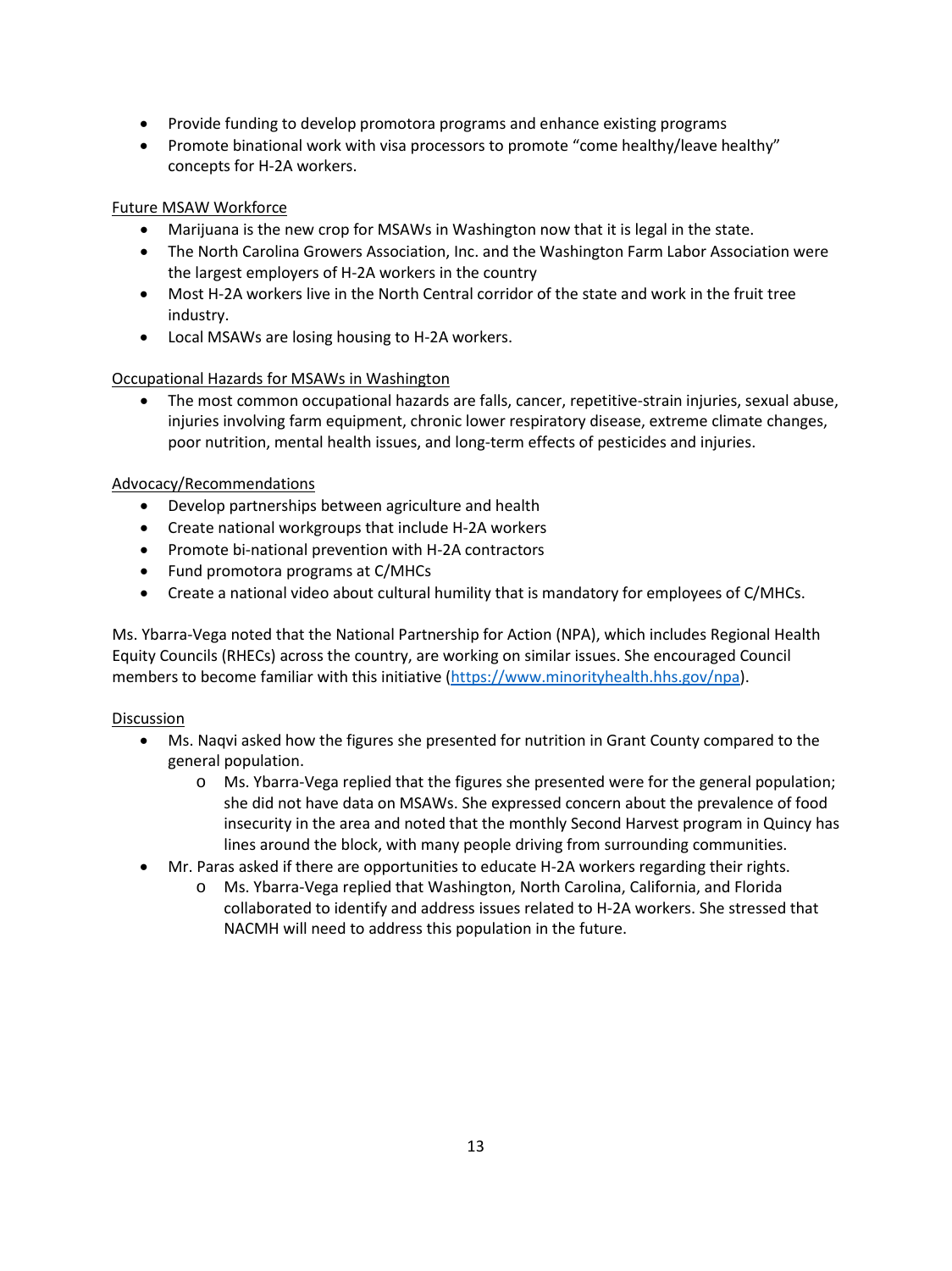# **Occupational and Environmental Hazards and Injuries Impacting Migrant and Seasonal Agricultural Worker Health**

 *Richard Fenske, PhD, MPH, Associate Chair and Professor, Department of Environmental and Agricultural Safety and Health Center (PNASH Center) Occupational Health Sciences, University of Washington; Associate Director, Pacific Northwest* 

Dr. Fenske provided an overview of research on occupational and environmental hazards that impact the agricultural workforce in Washington State, including injuries, pesticide exposure, heat-related illness, pediatric asthma, and sexual violence.

# Farmworker Injuries

- Worker's compensation in Washington State is managed through the Department of Labor and Industries. Data are based on claims that are accepted, which are a fraction of those that are filed.
- The north-central region, which is highly agricultural, has the highest percent of hospitalizations paid by worker's compensation.
- Falls represent about half of all agricultural injuries in Washington and are more common among farmworkers than any other occupation. Most of those falls are from ladders.
- Work-related asthma caused or worsened by plant material appears to be low, but data are limited.

# Pesticide Exposure

- An integrated approach developed by the PNASH Center has been successful in preventing pesticide exposure. The program monitors levels of cholinesterase in pesticide handlers and removes workers when their level becomes dangerous. Although the approach is effective, levels of pesticide-related illness in Washington have not decreased significantly.
- The PNASH Center is studying a notification system for pesticide exposure.
- A PNASH Center study found that pesticide drift has increased significantly in recent years. Fiftysix percent of cases were among workers on another farm, and 28 percent were nearby residents. The Washington State legislature formed a special committee to address this problem. Newer sprayers have lower drift.

#### Heat-Related Illness

- A survey of 100 Latino orchard workers found that 31 percent had symptoms of heat-related illness, two-thirds did not have heat-related illness training in the last year, 19 percent were very concerned about hot weather affecting their health, and half were "a little bit" concerned about hot weather affecting their health.
- those who have an hourly wage. The risk is four times higher for those who have more than a • The risk of heat-related injury among workers who do piece-rate work is six time higher than for three-minute walk to the toilet. The risk is highest during the cherry harvest in June and July.
- The Washington Outdoor Heat Exposure Rule for Agriculture requires employers to take specific actions between May and September, including training on heat exposure, requirements to provide drinking water, and requirements to relieve and monitor employees who show signs or symptoms of heat exposure.
- Acute kidney injury has been associated with heat strain and piece-rate work. This issue merits future research.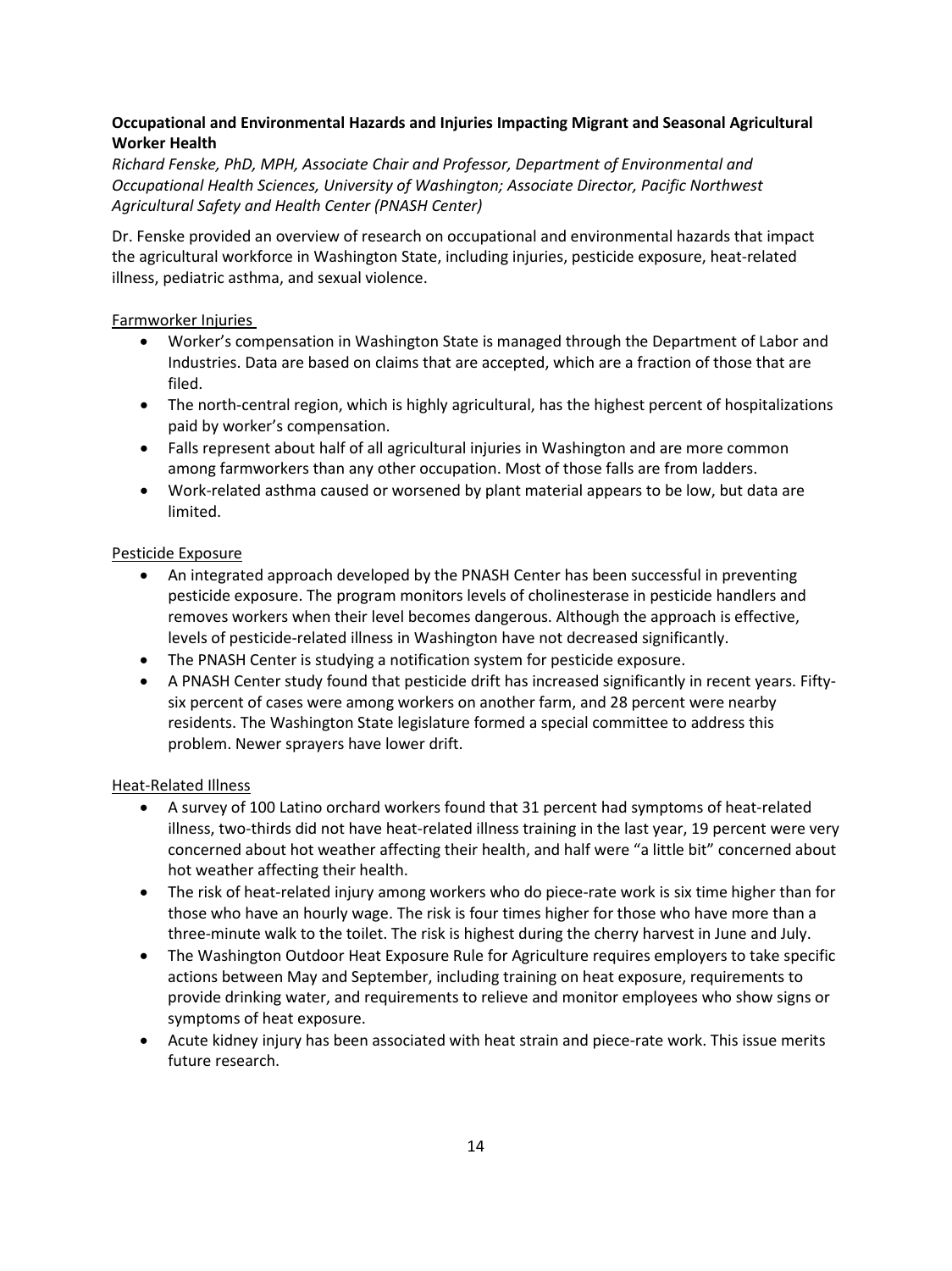#### Pediatric Asthma

pediatric asthma. The use of an air filter system in the home appears to have beneficial effects.<br>Sexual Harassment Prevention in Agriculture • The PNASH Center is conducting a study with groups in the lower Yakima Valley to reduce

- The PNASH Center conducted focus groups and used the findings to develop a training video to prevent sexual harassment in agriculture. A promotional trailer is available at [https://vimeo.com/179345478/60047830f7.](https://vimeo.com/179345478/60047830f7)
- The PNASH Center used key prevention messages developed by farmworker women to create wallet cards, radionovelas, and DVDs for health center waiting rooms.

- Ms. Naqvi asked if Dr. Fenske had any data on the return-to-work rate for injuries and how MSAWs learn how to file claims.
	- claims process through clinics or by word of mouth. o Dr. Fenske said data were not available on that issue. Farmworkers learn about the
	- o David Olsen (Columbia Valley Community Health) stated that MHC staff are trained to look for symptoms and conduct outreach in camps.
- Mr. Paras asked if employers have a role in helping workers file a claim. •
	- Dr. Fenske said he did not know if employers played a role. He noted that workers must miss three days of work before they can file a claim.
	- o Anne Soiza (Department of Labor and Industries) clarified that a claim can be filed by a worker or an employer. Clinics will ask patients if their injury is work-related. Employers are required by law to transport employees who are injured while at work.
- Ms. Andres-Poulson commented that MSAWs who testified on the previous day said they are not notified when pesticides are being sprayed. •
	- o Dr. Fenske said that the agricultural industry says notification is time consuming and costly. The state legislature looking at this issue.
- Ms. Ybarra-Vega asked if there was any follow-up with the individuals in the pesticide drift study regarding their health. •
	- o Dr. Fenske said the Department of Agriculture is responsible for evaluating and filing a citation for any situation that involves human exposure; the Department of Health also conducts an investigation. He did not know whether those agencies follow up with individuals to determine the extent of their illness or when they are able to return to work. If they file a worker's compensation claim, the case is tracked by the Department of Labor and Industries.
- Mr. Paras asked if other states had done anything to solve the problem of pesticide drift.
	- o Dr. Fenske replied that a county in California was conducting a pilot program to implement a notification system. The PNASH Center has reviewed notification systems, including those in other countries. There are some notification systems for situations where pesticides drift onto organic crops, but there are very few notification systems for pesticide drift onto workers.
- Mr. Morgan asked if there were any regulations related to wind speed.
	- Dr. Fenske replied that in the U.S., the label is the law. Pesticide labels generally place a limit of 10 miles per hour. The Environmental Protection Agency (EPA) recommends a range of three to 10 miles per hour. Applicators are required to record the wind speed at the time of application. The PNASH Center found that more than half of the records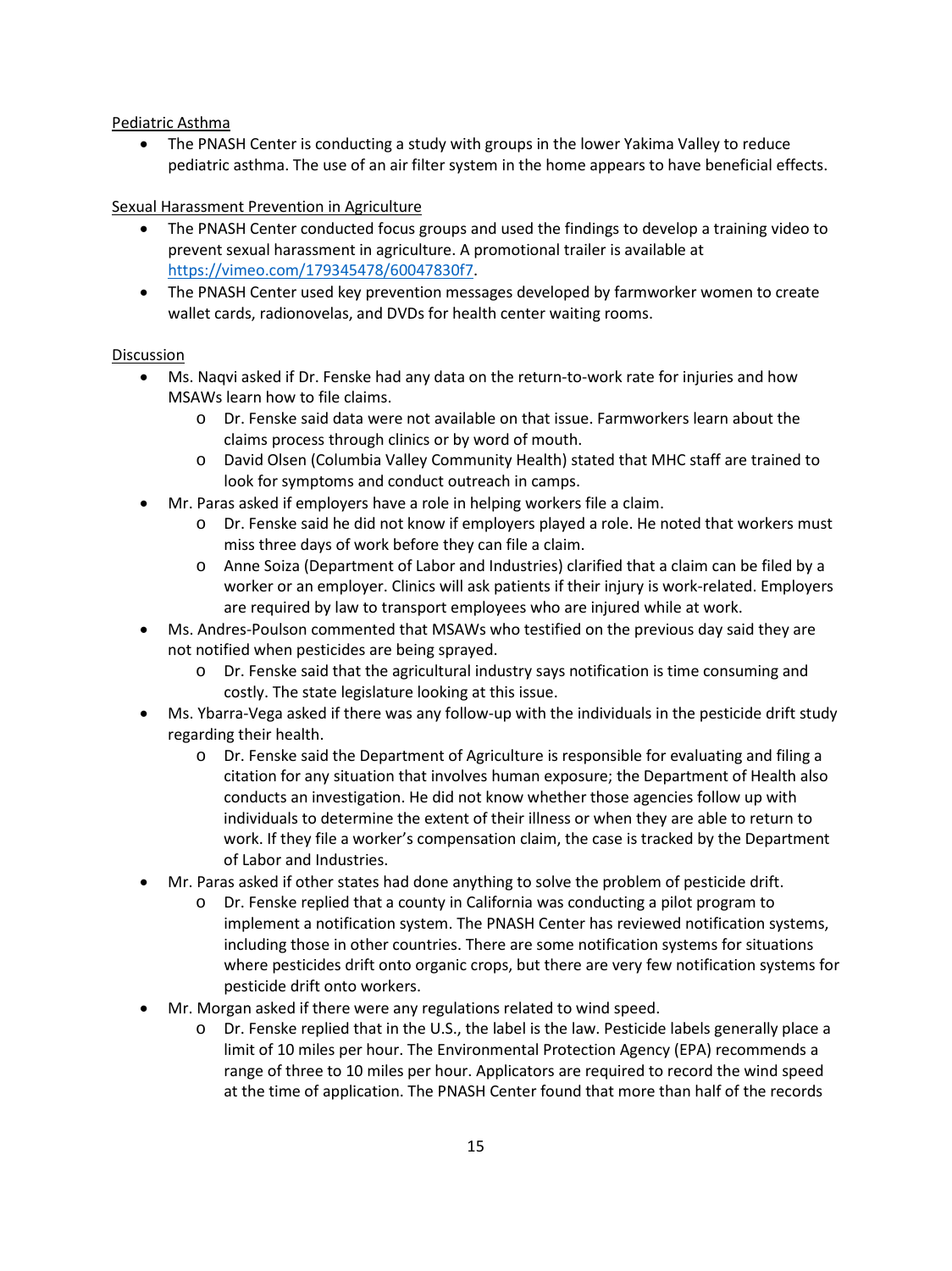has had a reporting system since the 1970s. were incomplete. They recommended that the reporting system be improved. California

- Ms. Soiza stated that agricultural workers in most states are not covered by worker's compensation. California and Washington are at the leading edge on this issue.
- • Dr. Snipes said that when she was working in the fields, women covered themselves so they would be less vulnerable to sexual harassment, not to prevent pesticide exposure. She asked if Dr. Fenske had any recommendations based on the research he presented.
	- along with a commitment to collect that information. Additional funding for outreach activities conducted by the State Department of Health would be helpful. Dr. Fenske  $\circ$  Dr. Fenske said there is a need for better mechanisms for notification and recording, said he would ask the researchers to provide specific recommendations.
- Mr. Skoog asked if organic farmers are a lobbying force in the state.
	- o Dr. Fenske said this was a growing sector of agriculture in Washington. Organizations of certified organic growers could play a role in educating legislators about the value of preventing drift.

# **Improving Migrant Health and Occupational Safety through Integrated Biopsychosocial Approach** *Simon Mendoza-Moreno, PA-C, MCHS, Physician's Assistant, Columbia Valley Community Health Daisy Rivera, LMHC, Mental Health Counselor, Columbia Valley Community Health (CVCH)*

Mr. Mendoza-Moreno and Ms. Rivera described an integrated approach to address migrant health. The speakers noted that nurses and nurse practitioners have traditionally been trained in a biopsychosocial approach. That approach is beginning to be infused in training for physicians and other health professions.

#### Key Terms

- A biopsychosocial approach considers biological, psychological, and social factors that contribute to a person's overall health.
- • Integrated care occurs when a team of primary care and behavioral health clinicians work substance abuse conditions, health behaviors (including their contribution to chronic medical together with patients and families, using a systematic and cost-effective approach to provide patient-centered care for a defined population. The care may address mental health and illnesses), life stressors and crises, stress-related physical symptoms, and ineffective patterns of health care utilization.

#### **Journey of a Migrant Worker**

- Pre-flight: Workers may experience poverty, violence, and trauma.
- Flight: Workers may experience trauma, malnutrition, harsh conditions, and bodily injuries.
- Resettlement: Workers may experience poverty, lack of resources, harsh work conditions, child labor, language barriers, long days, isolated locations, and trauma.
- The cycle repeats as workers follow the crops and migrate to the next location.

#### Cultural Considerations

- Many MSAWSs come from a collectivistic, family-oriented culture ("familismo").
- availability of local culture; availability and utilization of community resources that are culturally • Cultural and community protective factors include contact with family in the country of origin; and linguistically competent; religion/belief in God; support from a romantic partner; having someone to confide in; sense of control; and endurance.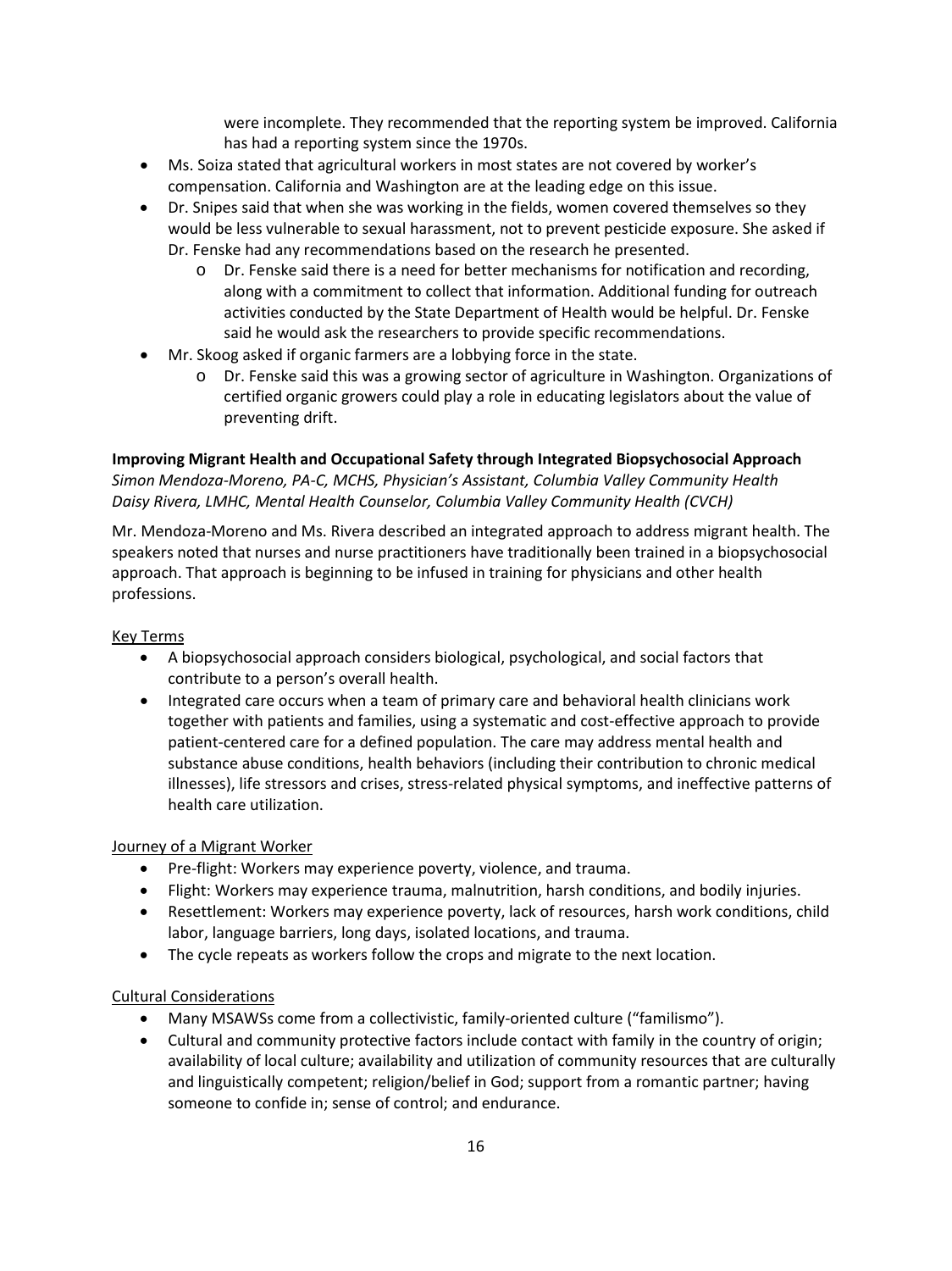# Mental Health in MSAWS

- Female MSAWs report greater levels of depression and anxiety than their male counterparts do.
- • Male Latino MSAWs are at proportionately higher risk of heavy episodic drinking (HED) and alcohol dependence due to stress. The risk is even higher for Latino sexual and gender minorities.
- associated with more musculoskeletal and depressive symptoms and worse mental health. • Greater job demands and less decision latitude, which are common among MSAWs, have been

# Impacts on Children of Migrant Workers

- families. They are also at risk for child labor. • Economic hardship and discrimination are significant stressors for children in Latino MSAW
- Children of migrant workers have a high prevalence of mental health disorders and are less likely to receive appropriate assessment and treatment due to access barriers and the lack of culturally and linguistically competent providers.
- • Children of MSAWs have a higher prevalence of obesity, elevated blood pressure, anemia, and stunting than U.S. and Mexican children.

## Health Disparities

- Latinos have the highest rates of fatal and non-fatal workplace injuries. Two-thirds of injured Latino workers in 2016 were foreign-born migrant workers.
- Cases of HIV are increasing among Latinos, while they are decreasing overall.
- Occupational injury significantly increases the odds of depression in MSAWs.
- Latino patients are less likely than all other races to have a primary care provider.
- Latino patients are more likely than other ethnic groups to have poor communication with their healthcare providers.

# Barriers to Healthcare Access for MSAWs

• Barriers to healthcare access include lack of transportation; loss of work hours resulting in loss Relations Act. of income; lack of bicultural and bilingual medical and behavioral health providers; lack of culturally appropriate health and trauma screeners; lack of finances and/or health insurance; lack of information on health care; fear of deportation; and exclusion from the National Labor

#### Recommendations to Improve Health Services

- Integrate behavioral health into primary care settings.
- Increase grant funding for migrant camp outreach to include medical and behavioral health screenings in a culturally and linguistically appropriate manner.
- Educate providers and staff on basic immigration laws and where MSAWs can access supportive services in their communities through medical-legal partnership.
- Increase funding to train and recruit bicultural and bilingual medical and behavioral health providers.

- Fr. LaBarge noted that the church is at the center of Latin American towns. Religion provides opportunities to build community, and it does not need to be priest-centered.
- Ms. Andres-Paulson noted that an integrated approach is part of the patient-centered medical home (PCMH) model. Failure to offer that could be a compliance issue.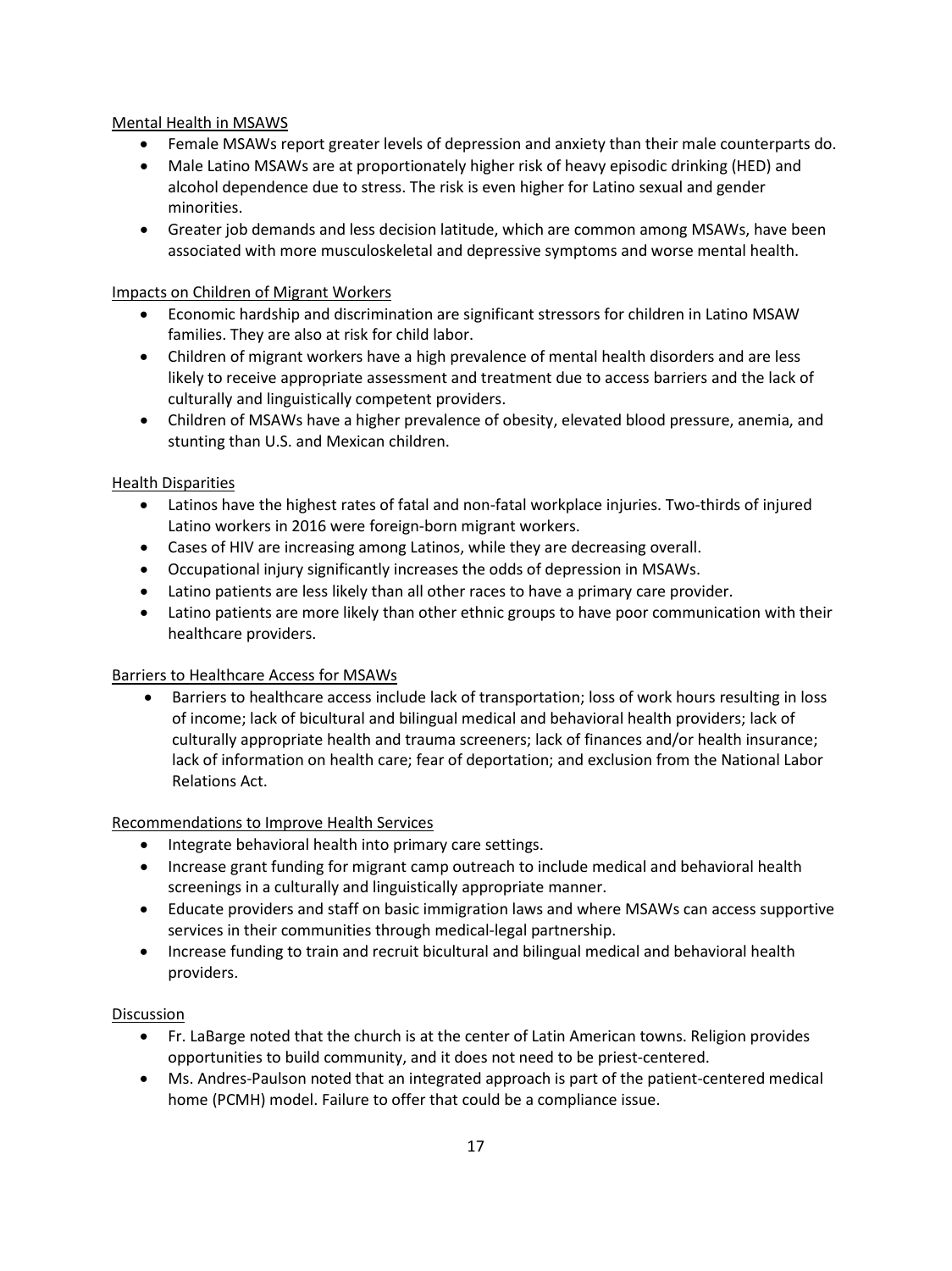- o Ms. Rivera stated that research has found that Latinos prefer a warm hand-off. They are unlikely to follow up when they are given a referral, because it is just a piece of paper.
- Ms. Phillips-Martinez asked about the role of health centers in training providers about SDOH, connections between SDOH and a biopsychosocial approach, and how funding could be targeted for training.
	- o Mr. Mendoza-Moreno replied that home visits provide much more insight into a patient's situation than questionnaires or interviews conducted in a clinic.
	- He stressed that health is not the same as health care. o Mr. Olsen noted that CVHC is committed to integrated care that takes social issues into account. They are part of a cross-sector group in four counties in central Washington that includes health care, schools, faith-based organizations, and housing organizations.
- Mr. Morgan expressed concern that data on Latinos does not capture differences in subpopulations.
	- o Ms. Rivera agreed and noted that some Central American populations have higher cases of dementia. It is important to understand what factors account for those differences.
- Mr. Jaime asked about the extent of collaboration between health centers and the Mexican consulate.
	- o Ms. Ybarra-Vega said her health center has a long history of collaboration with the Mexican consulate, including joint outreach activities using a mobile unit provided by the consulate.

# **Discussion and Formulation of Letter of Recommendations to the Secretary of DHHS**

Council members generated a list of key issues that emerged through the presentations and testimonies, including telehealth, data, enabling services, occupational health, chronic disease, nutrition, biopsychosocial approaches/SDOH, technical assistance, sexual health, sexual harassment, health literacy, occupational safety, and substance use disorders.

Using a voting process, Council members selected data, telehealth, biopsychosocial approaches/SDOH, substance use disorders, and chronic disease as priorities for their recommendations.

Council members identified key issues to address in each priority area:

- Data
	- o Enumeration of MSAWs
	- o Lack of data
	- o Appropriation
	- o Interagency collaboration to link available data.
- Telehealth
	- o Collaboration with CMS for reimbursement
	- o Federal Torts Claim Act (FTCA)
	- o Licensing across states
	- o Definition of "user" and encounter
	- o "High tech."
- SDOH
	- o Training and TA
	- o Holistic/integrated services, including outreach that includes promotoras
	- o "Causes of the causes"
	- o Identify and practice to increase effectiveness